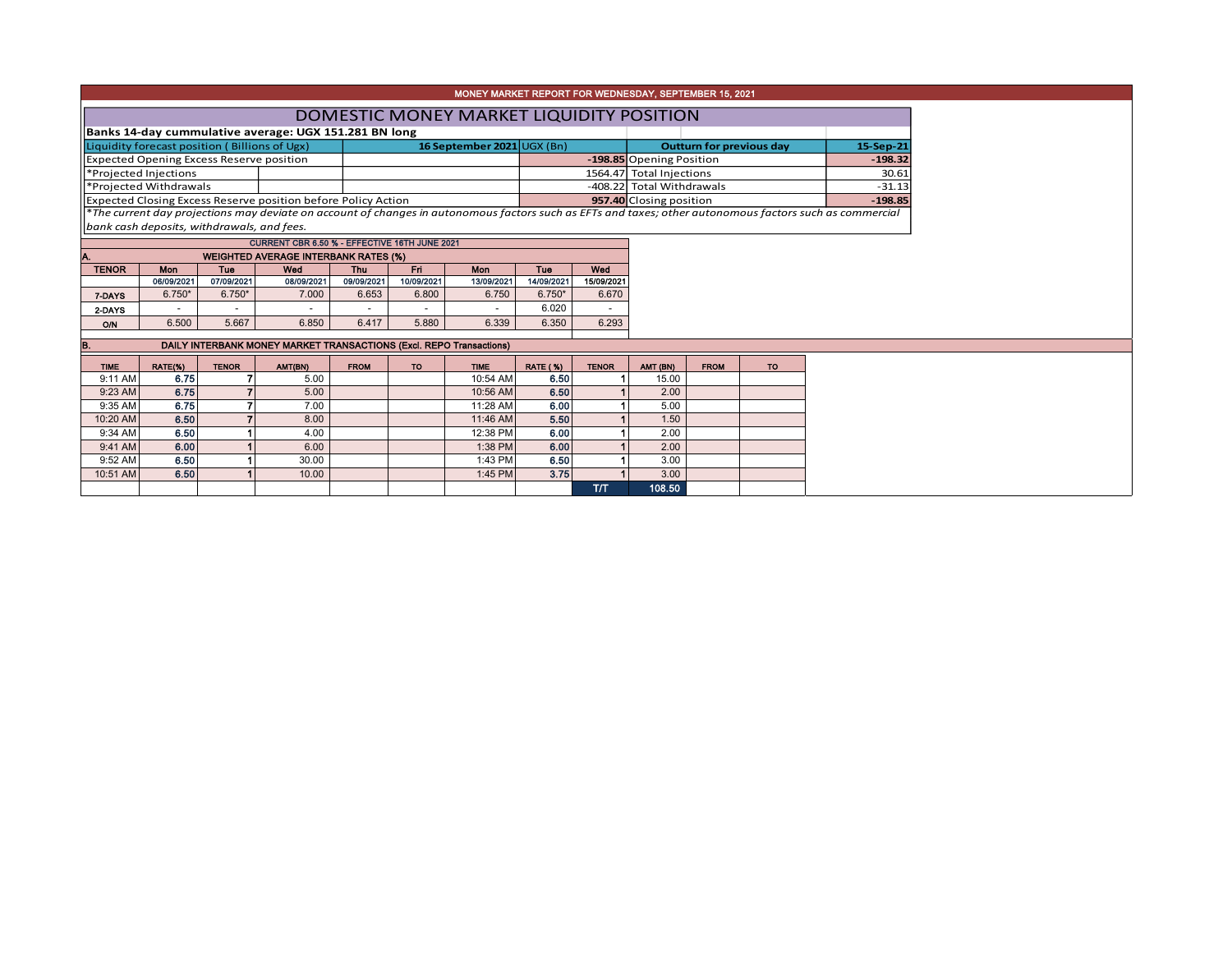| IC.                                                                                             |                                   |                  |                                                                                       | <b>CBR AND THE 7- DAY WAR INTERBANK RATES</b>                                                                    |                                                |                            |                |              |                |            |            |
|-------------------------------------------------------------------------------------------------|-----------------------------------|------------------|---------------------------------------------------------------------------------------|------------------------------------------------------------------------------------------------------------------|------------------------------------------------|----------------------------|----------------|--------------|----------------|------------|------------|
| 9.500                                                                                           |                                   |                  |                                                                                       |                                                                                                                  |                                                |                            |                |              |                |            |            |
| 9.000                                                                                           |                                   |                  |                                                                                       |                                                                                                                  |                                                |                            |                |              |                |            |            |
| 8.500<br>8.000                                                                                  |                                   |                  |                                                                                       |                                                                                                                  |                                                |                            |                |              |                |            |            |
| 7.500                                                                                           |                                   |                  |                                                                                       |                                                                                                                  |                                                |                            |                |              |                |            |            |
| 7.000                                                                                           |                                   |                  |                                                                                       |                                                                                                                  |                                                |                            |                |              |                |            |            |
| 6.500                                                                                           |                                   |                  |                                                                                       |                                                                                                                  |                                                | <u>ההרטטוניה ביוניה בי</u> |                |              |                |            |            |
| 6.000                                                                                           |                                   |                  |                                                                                       | $\mathcal{L}_{\mathcal{L}_{\mathcal{L}_{\mathcal{L}_{\mathcal{L}_{\mathcal{L}}}}\cup\mathcal{L}_{\mathcal{L}}}}$ |                                                |                            |                |              |                |            |            |
| 5.500<br>5.000                                                                                  |                                   |                  |                                                                                       |                                                                                                                  |                                                |                            |                |              |                |            |            |
| 4.500                                                                                           |                                   |                  |                                                                                       |                                                                                                                  |                                                |                            |                |              |                |            |            |
| 4.000                                                                                           |                                   |                  |                                                                                       |                                                                                                                  |                                                |                            |                |              |                |            |            |
|                                                                                                 | 01/09/2021                        | 02/09/2021       | 03/09/2021                                                                            | 06/09/2021<br>07/09/2021                                                                                         | 08/09/2021                                     |                            | 09/09/2021     | 10/09/2021   | 13/09/2021     | 14/09/2021 | 15/09/2021 |
|                                                                                                 |                                   |                  |                                                                                       |                                                                                                                  |                                                |                            |                |              |                |            |            |
|                                                                                                 |                                   |                  |                                                                                       | • Overnight WAR -7-day WAR - CBR rate - Upper bound - Lower bound                                                |                                                |                            |                |              |                |            |            |
|                                                                                                 |                                   |                  |                                                                                       |                                                                                                                  |                                                |                            |                |              |                |            |            |
| D.<br><b>DATE</b>                                                                               | <b>THUR</b>                       | <b>THUR</b>      | <b>THUR</b>                                                                           | MONETARY POLICY OPERATIONS MATURITIES PROFILE: (16-SEP- 2021 TO 14-OCT- 2021)<br><b>THUR</b><br><b>THUR</b>      | <b>TOTAL</b>                                   |                            |                |              |                |            |            |
|                                                                                                 | 16-Sep-21                         | 23-Sep-21        | 30-Sep-21                                                                             | 07-Oct-21<br>14-Oct-21                                                                                           |                                                |                            |                |              |                |            |            |
| <b>REPO</b>                                                                                     | 1.481.57                          |                  |                                                                                       | $\sim$<br>$\sim$                                                                                                 | 1,481.57                                       |                            |                |              |                |            |            |
| <b>REV REPO</b>                                                                                 | ÷                                 | $\sim$           | $\sim$                                                                                | $\sim$<br>$\sim$                                                                                                 |                                                |                            |                |              |                |            |            |
| <b>DEPO AUCT</b>                                                                                | $\overline{\phantom{a}}$          | 450.10           | $\sim$                                                                                | 182.70<br>$\overline{\phantom{a}}$                                                                               | 632.80                                         |                            |                |              |                |            |            |
| <b>TOTALS</b>                                                                                   | 1.481.57                          | 450.10           | $\Delta \sim 10$                                                                      | 182.70<br>a.                                                                                                     | 2,114.37                                       |                            |                |              |                |            |            |
|                                                                                                 |                                   |                  |                                                                                       | Total O/S Deposit Auction balances held by BOU up to 07 October Q912021: UGX 1,336 BN                            |                                                |                            |                |              |                |            |            |
|                                                                                                 | (EI) STOCK OF TREASURY SECURITIES |                  |                                                                                       | Total O/S Repo, Reverse Repo & Deposit Auction balances held by BOU: UGX 2,818 BN<br>Eii)                        | <b>MONETARY POLICY MARKET OPERATIONS</b>       |                            |                |              |                |            |            |
|                                                                                                 |                                   |                  |                                                                                       |                                                                                                                  | (VERTICAL REPOS, REV-REPOS & DEPOSIT AUCTIONS) |                            |                |              |                |            |            |
| LAST TBIILS ISSUE DATE: 16-SEPTEMBER-2021<br>6,138.45<br>On-the-run O/S T-BILL STOCKs (Bns-UGX) |                                   |                  |                                                                                       | 16/09/2021<br>OMO                                                                                                | <b>ISSUE DATE</b>                              | <b>AMOUNT</b>              | <b>WAR</b>     | <b>RANGE</b> | <b>TENOR</b>   |            |            |
| 21,003.07<br>On-the-run O/S T-BONDSTOCKs(Bns-UGX)                                               |                                   |                  | 16/09/2021 REPO                                                                       | $18$ -Aug -                                                                                                      | 142.50                                         | 6.500                      |                |              |                |            |            |
|                                                                                                 | TOTAL TBILL & TBOND STOCK- UGX    |                  | 27, 141.52                                                                            | <b>REPO</b>                                                                                                      |                                                | 19-Aug - 1,641.00          | 6.500          |              |                |            |            |
| O/S=Outstanding                                                                                 |                                   |                  |                                                                                       | <b>DAUT</b>                                                                                                      | $26$ -Aug -                                    | 358.08                     | 6.998          |              | 28             |            |            |
| <b>MATURITY</b>                                                                                 | <b>TOTAL STOCK YTM (%)</b>        |                  | <b>CHANGE IN</b>                                                                      | <b>DAUT</b>                                                                                                      | $26$ -Aug                                      | 39.58                      | 6.950          |              | 56             |            |            |
|                                                                                                 | (BN UGX)                          | AT CUT OFF*      | $NTM (+/4)$                                                                           | <b>DAUT</b>                                                                                                      | $26$ -Aug                                      | 54.34                      | 7.299          |              | 84             |            |            |
| 91                                                                                              | 102.32                            | 6.820            | $-0.079$                                                                              | <b>REPO</b>                                                                                                      |                                                | 26-Aug - 1,161.00          | 6.500          |              | $\overline{7}$ |            |            |
| 182                                                                                             | 410.12                            | 8.000            | $-0.751$                                                                              | <b>REPO</b>                                                                                                      | $30$ -Aug                                      | 502.00                     | 6.500          |              | 3              |            |            |
| 364                                                                                             | 5,626.01                          | 9.449            | $-0.251$                                                                              | <b>REPO</b>                                                                                                      | $31-Auq$                                       | 286.50                     | 6.500          |              | $\overline{2}$ |            |            |
| 2YR                                                                                             | 200.00                            | 10.000           | $-1.500$<br>$-1.410$                                                                  | <b>REPO</b>                                                                                                      | $01-Sep$                                       | 244.50                     | 6.500<br>6.500 |              | $\overline{7}$ |            |            |
| 3YR<br>5YR                                                                                      | $\sim$<br>1,589.27                | 11.390<br>13.409 | $-1.691$                                                                              | <b>REPO</b><br><b>REPO</b>                                                                                       | $02-Sep$ -<br>$06-Sep$                         | 1,539.00<br>252.00         | 6.500          |              | 3              |            |            |
| <b>10YR</b>                                                                                     | 9,703.84                          | 13.500           | $-0.239$                                                                              | <b>REPO</b>                                                                                                      | $08-Sep$                                       | 164.50                     | 6.500          |              |                |            |            |
| 15YR                                                                                            | 8.222.91                          | 14.090           | $-0.310$                                                                              | <b>REPO</b>                                                                                                      | $09-Sep$ -                                     | 1,094.00                   | 6.500          |              | $\overline{7}$ |            |            |
| <b>20YR</b>                                                                                     | 1,287.05                          | 15.950           | $-1.040$                                                                              | <b>DAUT</b>                                                                                                      | $09-Sep$                                       | 64.65                      | 6.998          |              | 28             |            |            |
|                                                                                                 |                                   |                  | Cut OFF is the lowest price/ highest yield that satisfies the auction awarded amount. | <b>DAUT</b>                                                                                                      | $09-Sep$                                       | 450.16                     | 7.003          |              | 56             |            |            |
|                                                                                                 |                                   |                  |                                                                                       | DAUT                                                                                                             | $09-Sep$                                       | 42.28                      | 7.357          |              | 84             |            |            |
|                                                                                                 |                                   |                  |                                                                                       | <b>DAUT</b>                                                                                                      | $13-Sep$ -                                     | 386.00                     | 6.500          |              | $\overline{3}$ |            |            |
|                                                                                                 |                                   |                  |                                                                                       |                                                                                                                  | WAR-Weighted Average Rate                      |                            |                |              |                |            |            |